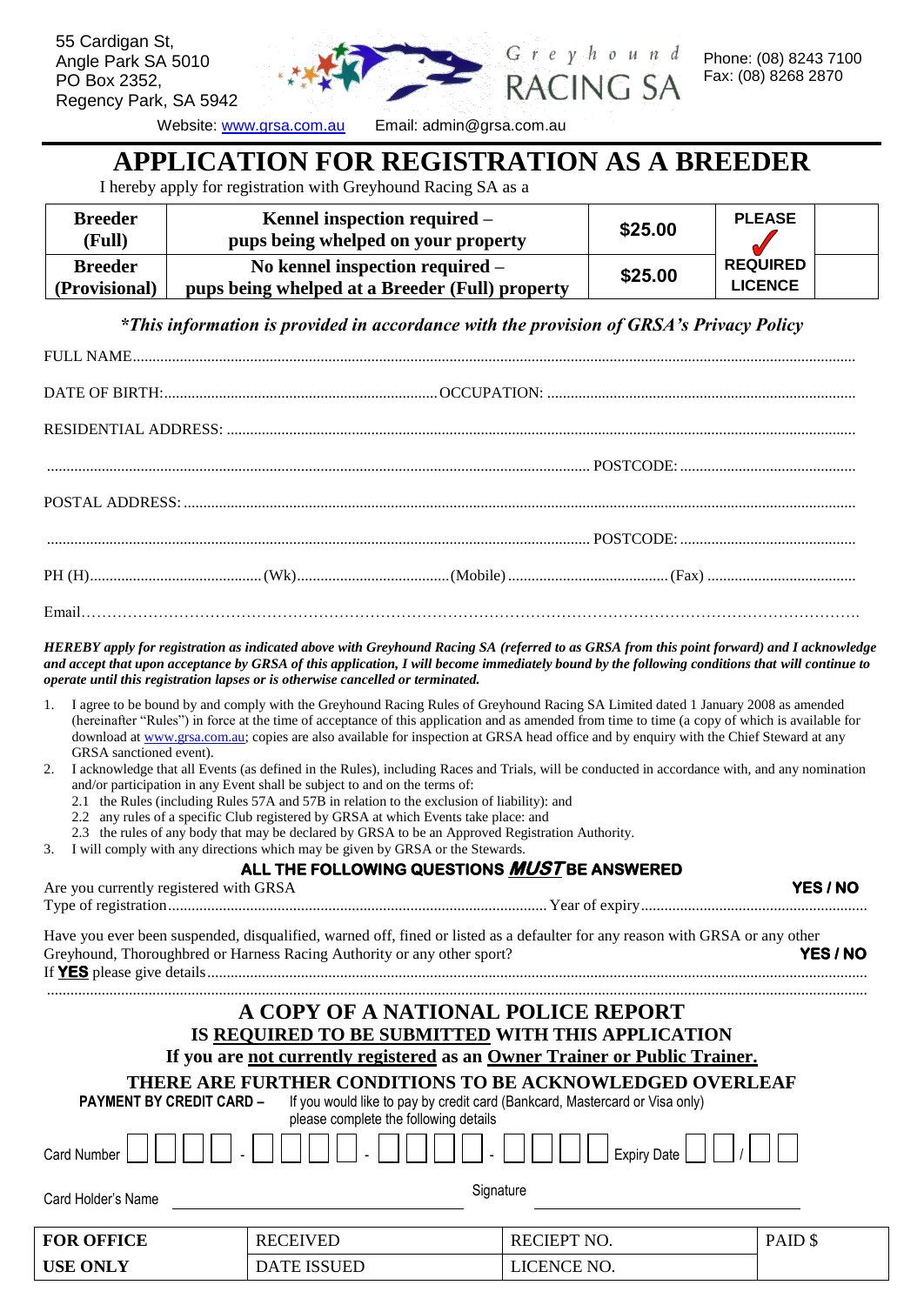#### **PROOF OF IDENTITY DECLARATION**

*(Must be completed by one of the following:- Police Officer, Bank Manager, Registered Medical Practitioner, Officer of GRSA, Justice of the Peace.*

### **PLEASE PRINT**

| Signature                                   |                                             |
|---------------------------------------------|---------------------------------------------|
|                                             | Print full name of applicant                |
|                                             |                                             |
| I have endorsed the back of Two photographs | o Yes o No<br>(Please tick appropriate box) |

### **APPLICABLE TO BREEDER (FULL) ONLY**

#### **PLAN OF KENNELS**

*(If insufficient space attach separately)*

| OFFICE USE ONLY |
|-----------------|
|                 |
|                 |
|                 |
|                 |
|                 |
|                 |
|                 |
|                 |
|                 |
|                 |
|                 |
|                 |
|                 |
|                 |
|                 |
|                 |
|                 |
|                 |

\_\_\_\_\_\_\_\_\_\_\_\_\_\_\_\_\_\_\_\_\_\_\_\_\_\_\_\_\_\_\_\_\_\_\_\_\_\_\_\_\_\_\_\_\_\_\_\_\_\_\_\_\_\_\_\_\_\_\_\_\_\_\_\_\_\_\_\_\_\_\_\_\_\_\_\_\_\_\_\_\_\_\_\_\_\_\_\_ \_\_\_\_\_\_\_\_\_\_\_\_\_\_\_\_\_\_\_\_\_\_\_\_\_\_\_\_\_\_\_\_\_\_\_\_\_\_\_\_\_\_\_\_\_\_\_\_\_\_\_\_\_\_\_\_\_\_\_\_\_\_\_\_\_\_\_\_\_\_\_\_\_\_\_\_\_\_\_\_\_\_\_\_\_\_\_\_

#### **State Particulars of Breeding Kennels**

Number:\_\_\_\_\_\_\_\_\_\_\_\_\_\_\_\_\_\_\_\_\_\_\_\_\_\_\_\_\_\_\_\_\_\_\_\_\_\_\_\_\_\_\_\_\_\_\_\_\_\_\_\_\_\_\_\_\_\_\_\_\_\_\_\_\_\_\_\_\_\_\_\_\_\_\_\_\_\_\_\_\_

 $Construction - Roof:$ 

 $Construction - Walls: \_$ 

Are Kennels padlocked? \_\_\_\_\_\_\_\_\_\_\_\_\_\_\_\_\_\_\_\_\_\_\_\_\_\_\_\_\_\_\_\_\_\_\_\_\_\_\_\_\_\_\_\_\_\_\_\_\_\_\_\_\_\_\_\_\_\_\_\_\_\_\_\_\_\_\_\_

Address where Kennels are located: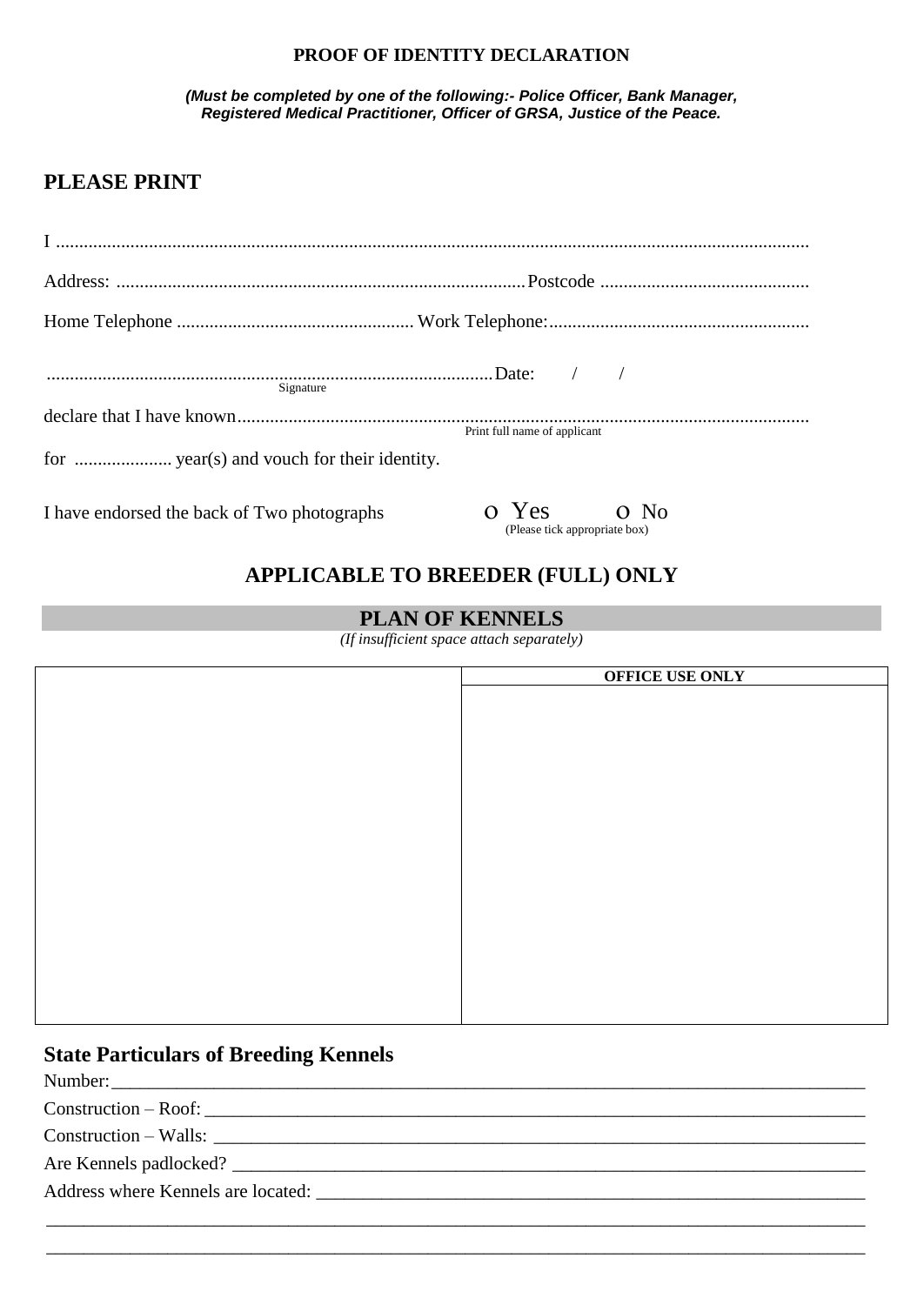#### **STATUTORY DECLARATION OF ACCURACY**

I,....................................................................of..........................................................................................

The above named Applicant do solemnly and sincerely declare that the information tendered in this Application is correct and accurate and that I have read all the conditions appearing in this Application and acknowledge and agree to abide by all such conditions. I also hereby authorise GRSA to check any details of information given in this statement, i.e. criminal convictions, financial commitments, as GRSA in its absolute discretion deems necessary. I make this solemn declaration consciously believing the same to be true, and by virtue of the provisions of the Oaths Act, 1936.

Made and subscribed by the above named and declared

This  $\blacksquare$ 

Day of \_\_\_\_\_\_\_\_\_\_\_\_\_\_\_\_\_\_\_\_\_\_\_\_\_\_\_\_\_\_\_\_\_\_\_\_ \_\_\_\_\_\_\_\_\_\_\_\_\_\_\_\_\_\_\_\_\_\_\_\_\_\_\_\_\_\_\_\_\_\_

 $At$   $\overline{\phantom{a}}$ 

Before me: \_\_\_\_\_\_\_\_\_\_\_\_\_\_\_\_\_\_\_\_\_\_\_\_\_\_\_\_\_\_\_\_\_

 **Justice of the Peace**

Commissioner for Taking Declarations or Affidavits

Signature of Declarant (Applicant)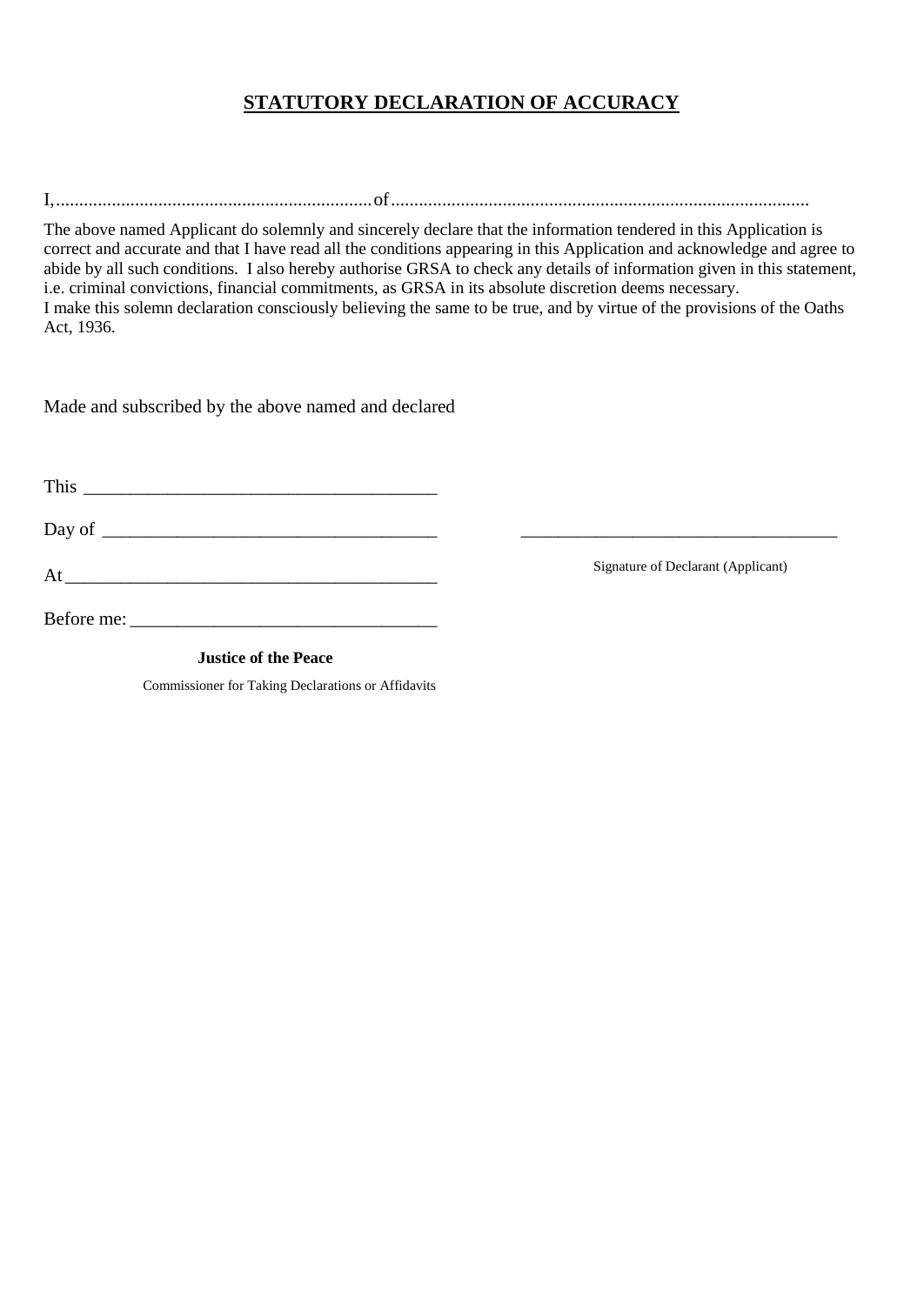### **CHECK LIST For Breeder**

| 1 <sub>1</sub> | Is the correct money enclosed.                                                   |                                       |
|----------------|----------------------------------------------------------------------------------|---------------------------------------|
| 2.             | Has Statutory Declaration been signed in the presence of a Justice of the Peace. | $\begin{array}{c} \hline \end{array}$ |
| 3 <sub>1</sub> | Have you enclosed two (2) passport photos.                                       |                                       |
| 4.             | Is Proof of ID completed by the appropriate person.                              |                                       |
| 5.             | Have you enclosed a copy of a National Police Report, if required.               |                                       |
|                |                                                                                  |                                       |

 $\sim$  . The contract of the contract of the contract of the contract of the contract of the contract of the contract of

From time to time Greyhound Racing SA is contacted by various people interested and requiring information about the Greyhound Racing Industry. However we cannot provide this information without the consent of the individual under GRSA's Privacy Policy. It would be appreciated if you could complete the following question in relation to your NAME and PHONE NUMBER being released.

**Do you give permission for GRSA to release your name and phone number/s with respect to industry related items?**

# **YES / NO**

**(Please circle applicable)**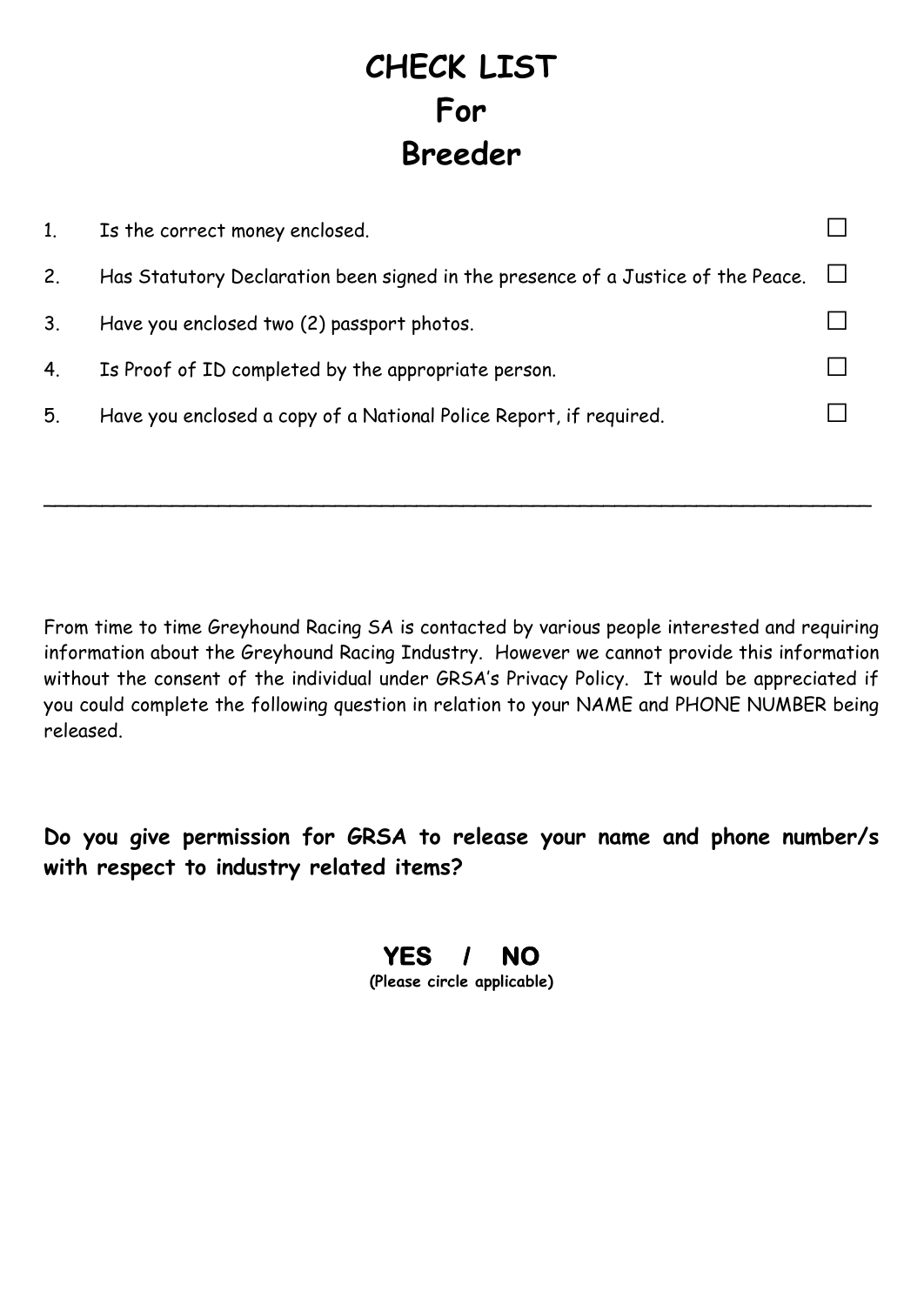55 Cardigan St, Angle Park SA 5010 PO Box 2352, REGENCY PARK SA 5942



 $G$   $r$   $e$   $y$   $h$   $o$   $u$   $n$   $d$ RACING SA Phone: (08) 8243 7100 Fax: (08) 8268 2870 Email: admin@grsa.com.au Website: www.grsa.com.au

### **BREEDERS LICENCE QUESTIONAIRE**

| Participant Name:           |  |
|-----------------------------|--|
| <b>Participant Address:</b> |  |
| Phone Number:               |  |
| Licence Type and Number:    |  |
| Veterinary Practitioner(s): |  |

1. Briefly outline why you wish to become a Greyhound Breeder and your experience in the Greyhound Racing industry?

2. After your litter is whelped, what do you plan to do with your pups?

3. What is the preferred method of pregnancy detection?

4. After how many days would you expect to see the heartbeat of the pups on an ultrasound?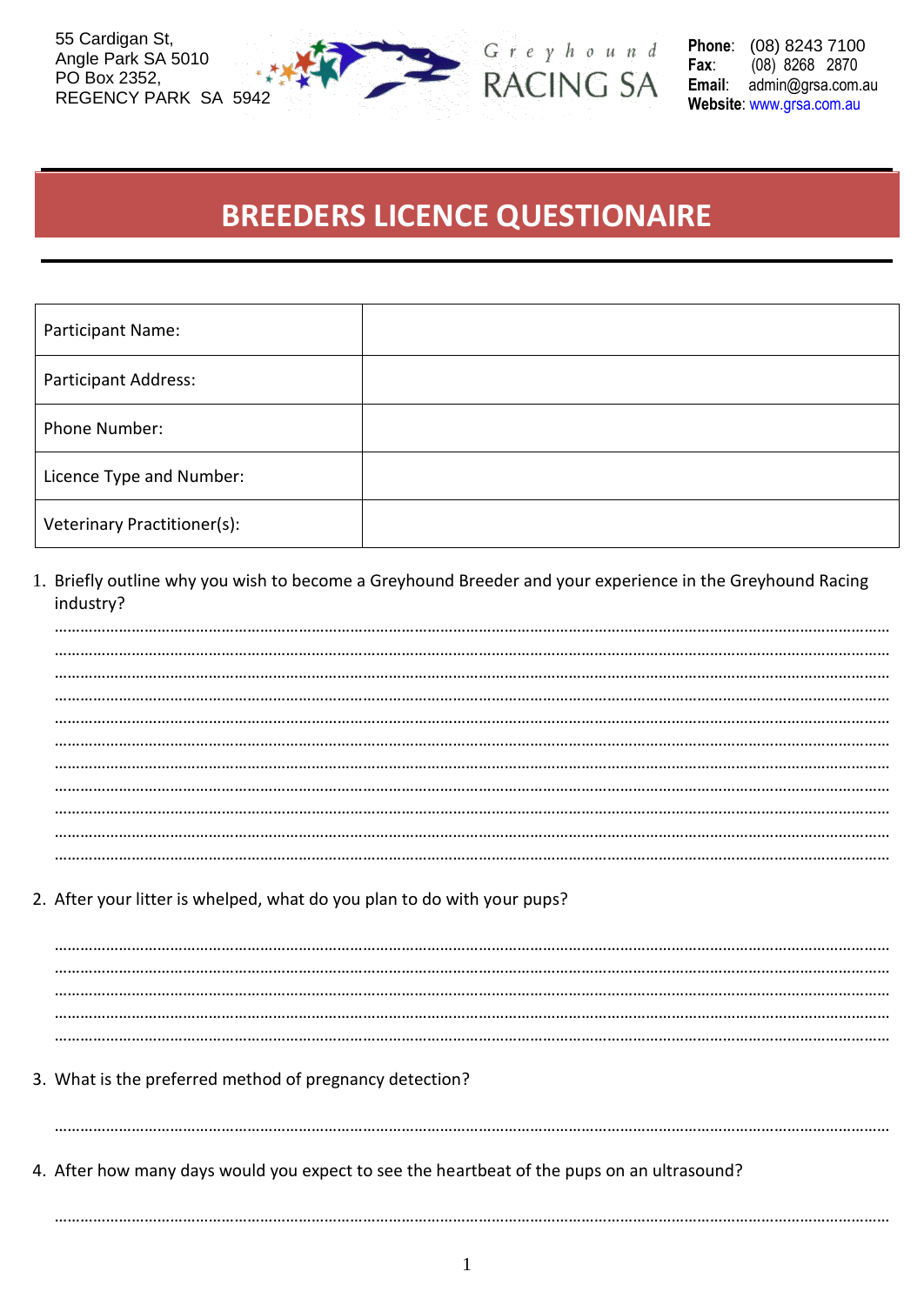## **BREEDERS LICENCE QUESTIONAIRE**

| 5. Can you use an XRAY to detect pregnancy? If so, at what stage in the pregnancy?                         |
|------------------------------------------------------------------------------------------------------------|
| 6. Should you give additional calcium to your bitch during the pregnancy? Briefly explain your answer?     |
|                                                                                                            |
| 7. Outline what exercise regime you would implement for a pregnant bitch?                                  |
|                                                                                                            |
| 8. Describe your ideal whelping box?                                                                       |
|                                                                                                            |
|                                                                                                            |
| 9. What is the normal temperature of a bitch leading up to whelping?                                       |
| 10. What is the length of a normal pregnancy?                                                              |
| 11. List the different signs that may be displayed by your bitch indicating that she is close to whelping? |
|                                                                                                            |
|                                                                                                            |
| 12. If your bitch fails to sever the umbilical cord, what would you do?                                    |
|                                                                                                            |
|                                                                                                            |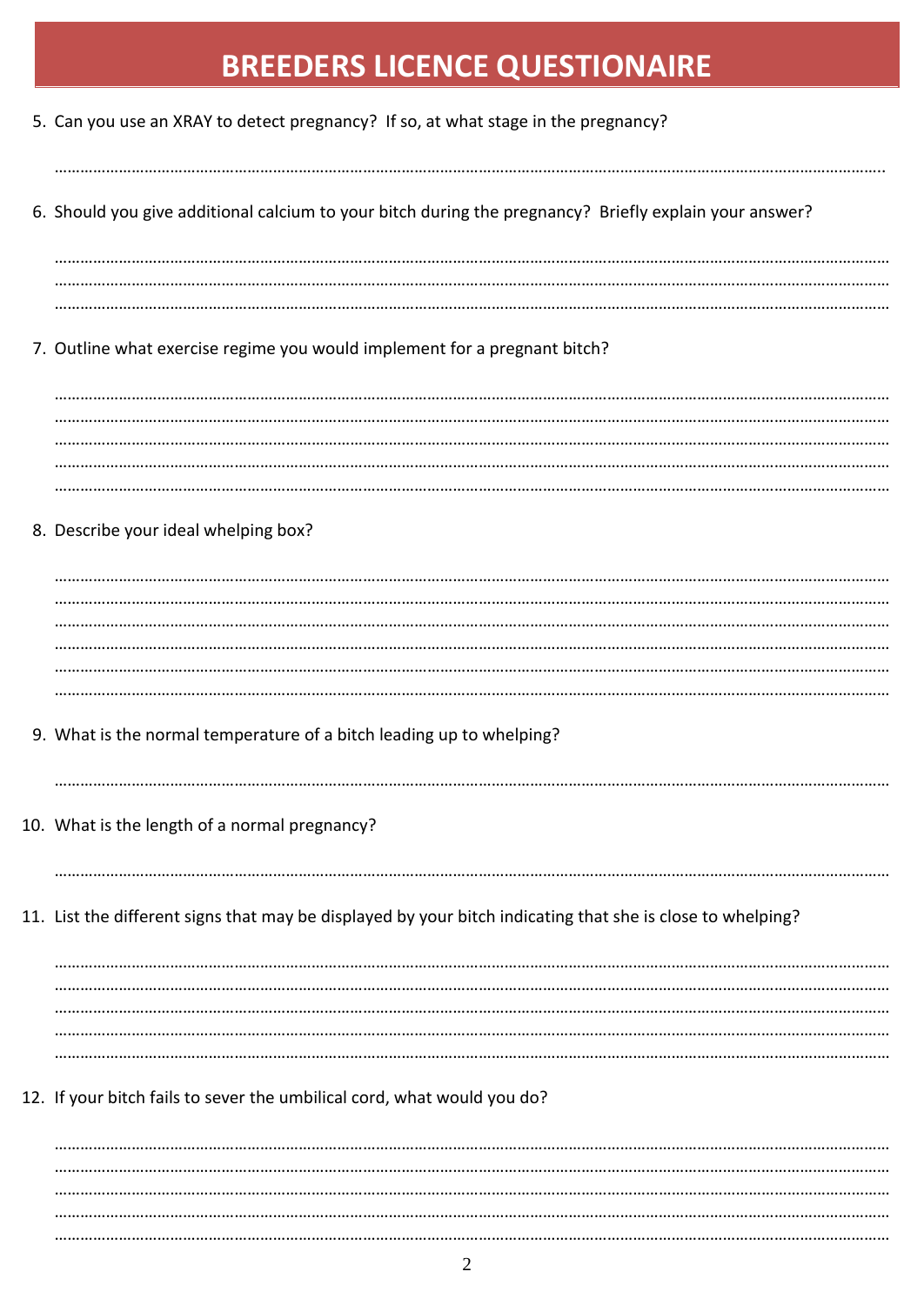## **BREEDERS LICENCE QUESTIONAIRE**

| 13. Do you think that following symptoms are normal? |    |                                                                                                              |
|------------------------------------------------------|----|--------------------------------------------------------------------------------------------------------------|
|                                                      |    | a) More than thirty to forty minutes of strong contractions without a puppy?                                 |
|                                                      |    | b) More than fifteen minutes of contractions with a pup visible?                                             |
|                                                      | c) | More than three hours between pups?                                                                          |
|                                                      |    | d) A green discharge?                                                                                        |
|                                                      |    | e) Lots of bright red blood?                                                                                 |
|                                                      | f) | A bitch that is very restless or who is crying or licking frantically at her vulva?                          |
|                                                      |    | 14. In most cases, what will your bitch do with the placenta?                                                |
|                                                      |    | 15. At what stage would you step in and give assistance to your bitch during whelping and what would you do? |
|                                                      |    |                                                                                                              |
|                                                      |    |                                                                                                              |
|                                                      |    | 16. Is it unusual for a pup not to put on weight in the first 48 hours?                                      |
|                                                      |    |                                                                                                              |